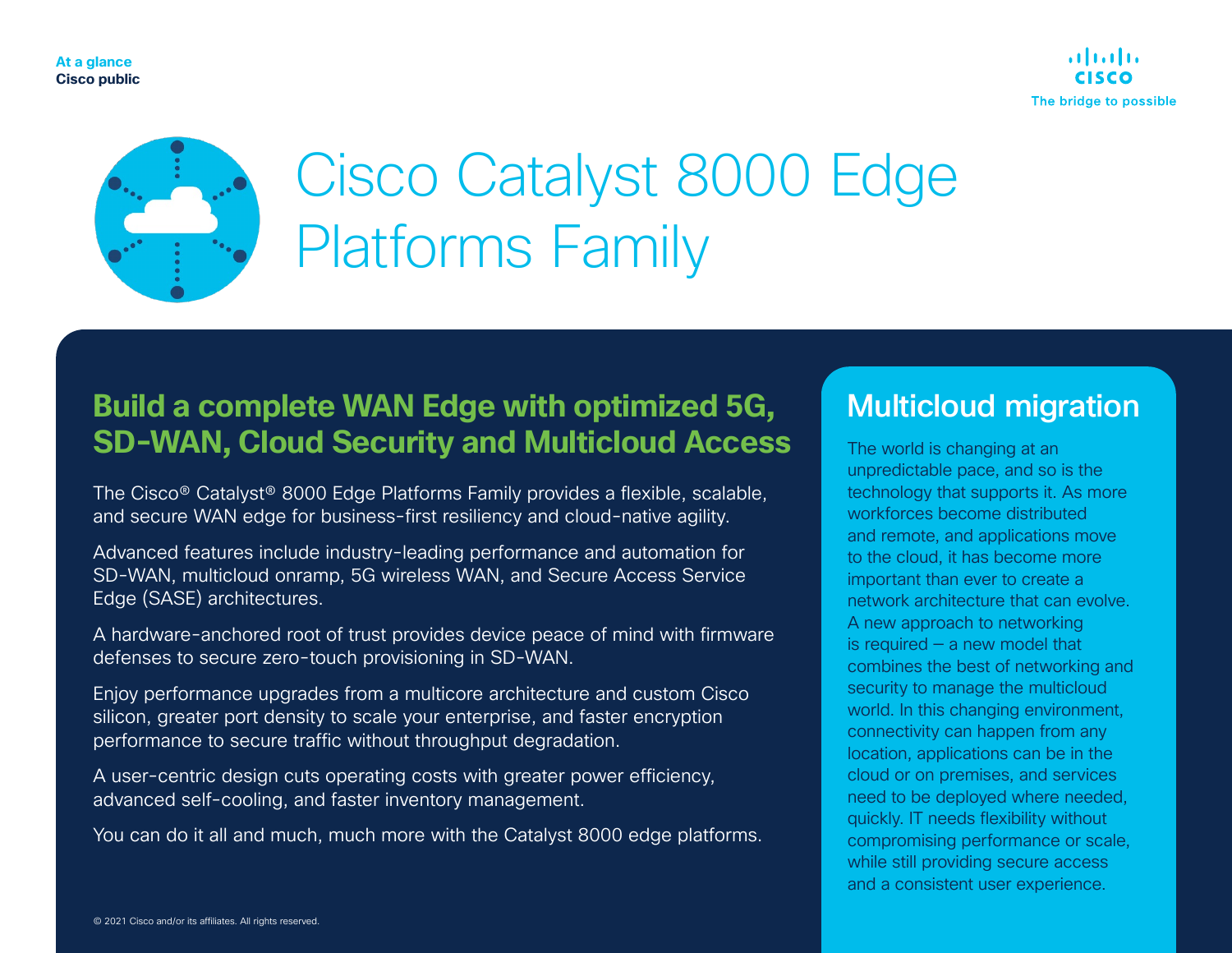### Key use cases

- **Multicloud connectivity:** Support a diverse set of container-based applications and third-party cloud ecosystem partners.
- **SD-WAN:** Create a software-defined WAN for secure cloud access, segmentation, application optimization, and much more.
- **5G wireless WAN:** Connect to remote sites with the latest wireless WAN technology, using a simple pluggable interface module or cellular gateway.
- **Secure access:** Protect the network with advanced, multilayered security providing application-aware enterprise firewall, Intrusion Prevention System (IPS), URL filter, Layer 2 encryption, and continuous DNS monitoring.
- **Edge computing:** Deploy services faster and enable access to mission-critical applications where they are needed most — at the edge.

Figure 1. Catalyst 8000: cloud-scale performance and security at the WAN edge



#### **Key benefts and features include**

#### **Connected experience**

Industry-leading security and networking services converge, on premises or in the cloud, to deliver high performance for SD-WAN at the WAN edge.

- **Secure Access Service Edge (SASE) architecture:** With support for Cisco Umbrella® cloud security services, customers have the flexibility to deliver security and networking services together from the cloud or on premises, powered by Cisco SD-WAN.
- **Software-defined WAN:** Achieve up to four times better performance for SD-WAN services with dynamic compute resource allocation on the Catalyst 8200 Series, 8200 Edge uCPE, and 8300 Series. The all-new third-generation Cisco QuantumFlow Processor™ packs more encryption and SD-WAN tunnel performance in the Catalyst 8500 Series. The Catalyst 8000 family enables the best of Cisco SD-WAN, such as enhanced segmentation, application optimization, and Cloud OnRamp capabilities.
- **Secure remote access:** Flexible connectivity, distributed inspection, and centralized policy enforcement based on roles and identity of users and devices readies 5G-enabled networks.

#### **Cloud-native agility**

An open and fully programmable software architecture enables automation at cloud scale and support for a diverse set of microservices, making cloud migration simple.

- **Open and programmable:** An open and fully programmable software architecture with API support enables automation at scale to achieve zero-touch IT capabilities while migrating workloads to the cloud.
- **Microservices enabled:** The Catalyst 8000 family provides a distributed analytics architecture with support for container-based applications and third-party ecosystem partners.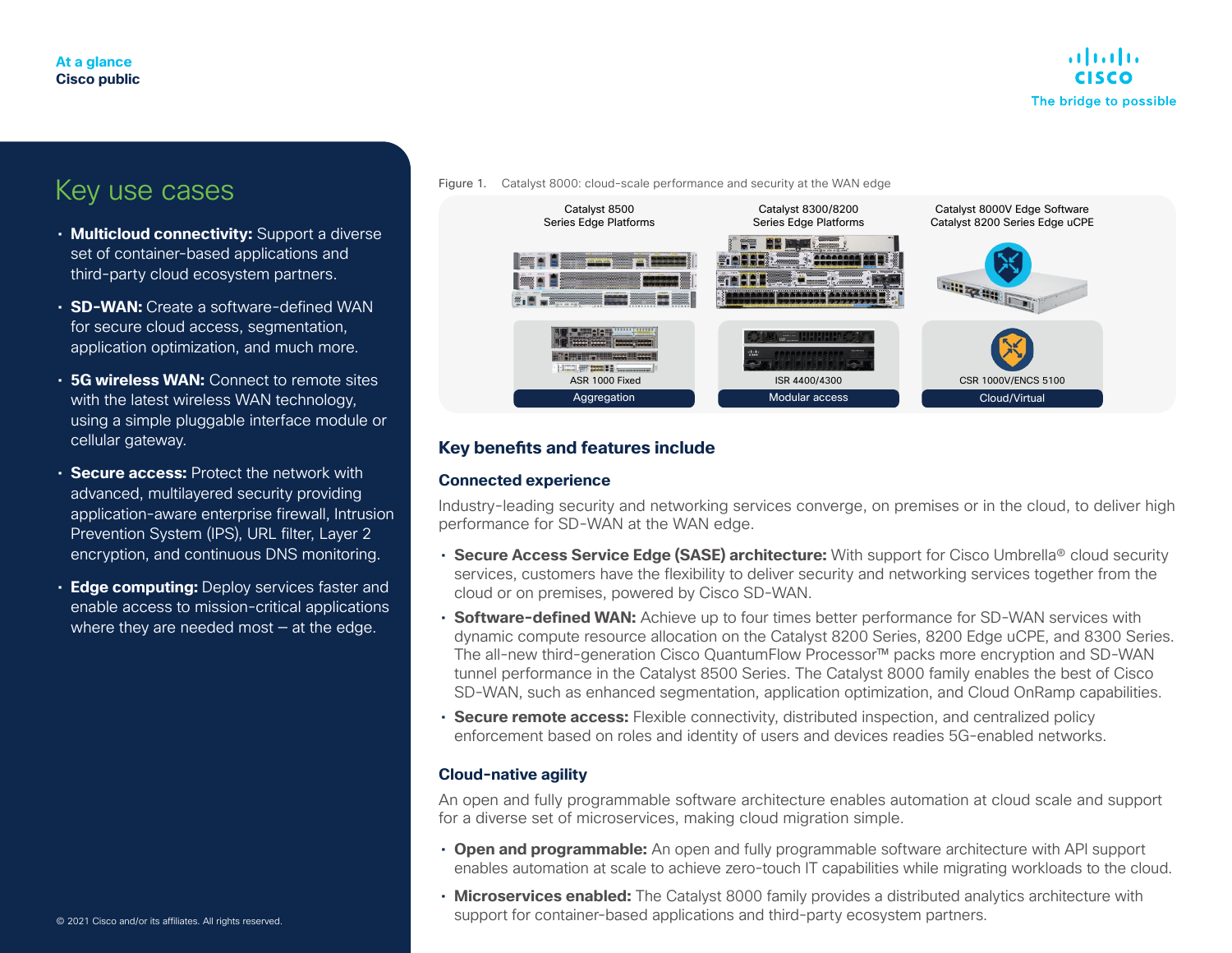

### Why Cisco?

The Cisco Catalyst 8000 Edge Platforms Family is designed to be scalable, secure, and optimized for multicloud. Only Cisco has the ability to meet the needs of any size customer, across any vertical and any geography. We offer the broadest portfolio, maximum choice with our third-party technology ecosystem, and over 30 years of networking experience combined with leadership in SD-WAN and security.

#### **Application visibility\***

Applications and users are more distributed than ever, and the internet has effectively become the new enterprise WAN. As organizations continue to embrace internet, cloud, and SaaS, network and IT teams are challenged to deliver consistent and reliable connectivity and application performance over networks and services they don't own or directly control. Cisco ThousandEyes is natively integrated on eligible Catalyst 8000 edge platforms to expand visibility across the internet, cloud, and SaaS.

- Gain hop-by-hop visibility into network underlay, including detailed path and performance metrics.
- Monitor SD-WAN overlay performance and routing policy validation.
- Measure the reachability and performance of SaaS and internally owned applications.
- Establish network and application performance baselines across global regions before, during, and after deployment of SD-WAN to mitigate risk and validate Key Performance Indicators (KPIs).
- Isolate fault domains and provide actionable network insights that drastically expedite troubleshooting and resolution before users are impacted.

#### **Business-first resiliency**

The flexibility to deploy any service, anywhere and the ability to implement intelligent capacity planning allows IT to adopt evolving technology, such as 5G, without compromising performance or uptime.

- **Services resiliency:** Facilitating 5G-based edge services, the Catalyst 8000 platforms offer wireless WAN flexibility and provide enterprises the ability to increase resources whenever needed, to support edge compute and virtualization.
- **Operational resiliency**: Powered by advanced telemetry data from the Catalyst 8000 family, Cisco vAnalytics offers insights into circuit and application utilization, assisting customers in intelligent capacity planning and anomaly detection.
- **Business resiliency:** The edge platforms offer investment protection and cost savings, with an easy upgrade path for 5G and other emerging technologies, as well as backward compatibility to support previous technologies.